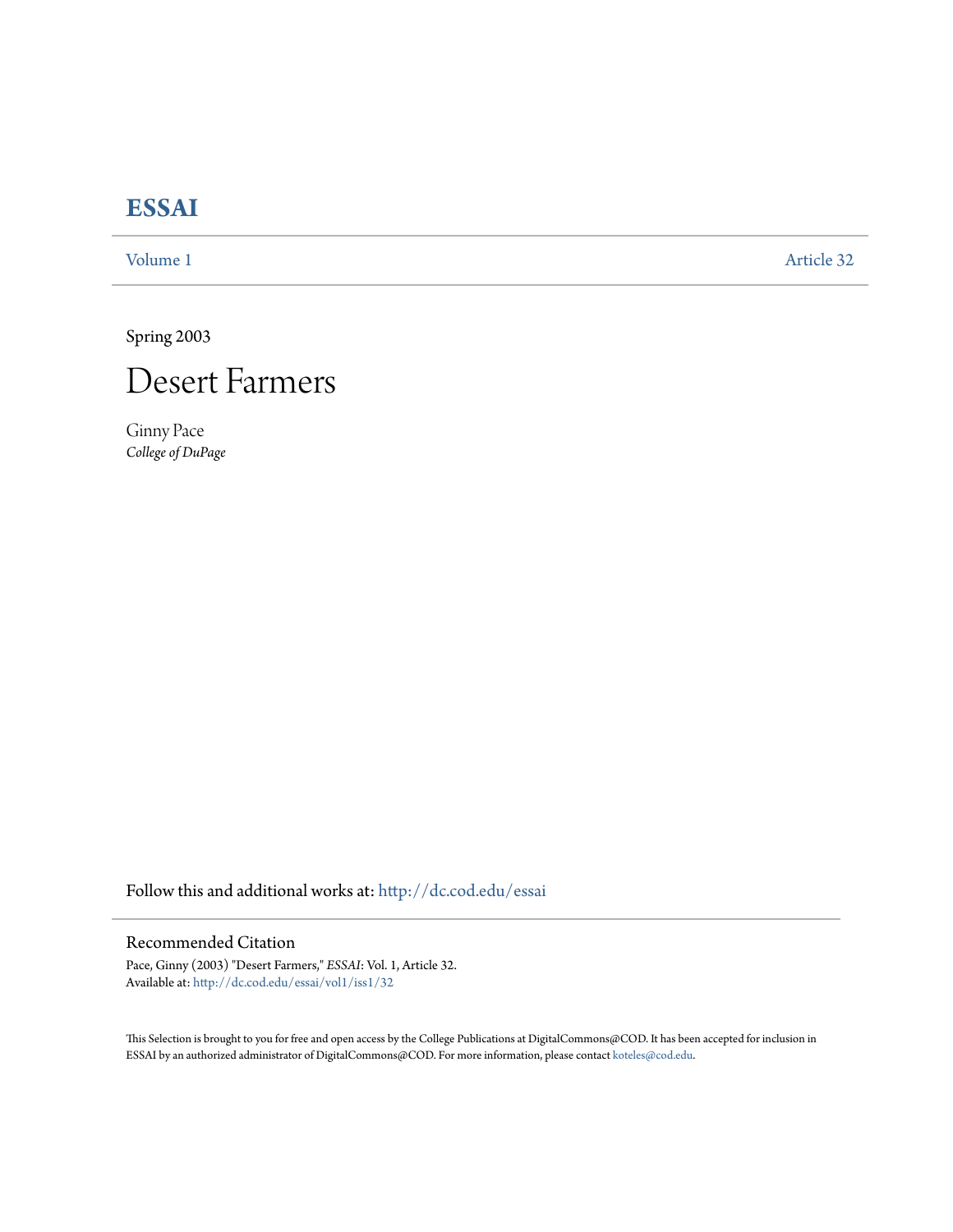#### Desert Farmers

#### by Ginny Pace

### (History 188)

The Assignment: Students were assigned to write a paper based on their learning about the Native American pre-history.

any years ago, having migrated over time far from their original lands, a group of people settled in the Sonoran Desert in southern Arizona, and became desert farmers. They had with them **L** only the very basic tools and other items necessary to surviving and thriving in the desert. They **follow** Tany years ago, having migrated over time far from their original lands, a group of people settled in the Sonoran Desert in southern Arizona, and became desert farmers. They had with them first only the very basic crops. Then they turned to constructing more permanent living quarters, cutting pillars from mesquite logs for the framing of their house. These people knew that to survive as farmers in the desert, they must irrigate, and they brought the knowledge of irrigation with them.

Centuries earlier another group of people had also moved into the Sonoran Desert, and over time settled down to farm. They too had the most basic of tools. They, too, used mesquite trees for framing their houses, and cleared sagebrush from fields. They, too, knew how to irrigate. They were the Hohokam Indians and they began farming the Sonoran sometime shortly after the time of Christ.

Those who came much later, in 1919 A.D., were members of the Herman and Laura Wolf family. In spite of the differences between their eras, both groups of people lived very parallel lives in many ways.

\*

The Sonoran Desert of south-central Arizona and northern Mexico is one of the richest deserts in the world in terms of density and diversity of native plants and animals. It rains both in winter and summer; temperatures vary from below freezing in the winter to above 120 degrees in the summer. Rivers flow from the nearby mountains into the hard desert soils. More than 3,500 species of plants grow in the Sonoran Desert and hundreds of animal species live there.<sup>1</sup>

The first group of people to put down roots was most likely the peaceful descendants of earlier peoples who had migrated north from what is now Mexico. They had no written language, so we don't know what they called themselves. But today they are called the Hohokam, a name given to them by later Native Americans, which means "those who have gone" or "all used up."<sup>2</sup> The geographic center of their settlement was between present-day Phoenix and Tucson, Arizona. And they established numerous farming settlements along the Salt, Gila and Santa Cruz Rivers.<sup>3</sup>

The latter group to arrive was also a peaceful people. They were descendants of Mennonites who had immigrated to this country from Bavaria about 1760 A.D., settling first in Pennsylvania, then Ohio, Indiana, Illinois, Kansas, and finally in the Sonoran Desert of Arizona.<sup>4</sup> Unbeknownst to them at the time, they chose their farmland very near the center of the earlier Hohokam sites.

The Hohokam arrived in the Sonoran with a very special knowledge -- that of canal building, and they knew it was the key to their survival. Initially, they built small irrigation ditches. As they gained experience, they expanded with larger and larger ditches and eventually constructed canals that connected the desert rivers to their fields. In fact, they built the most complex irrigation system ever constructed in aboriginal North America.<sup>5</sup> The desert floor sloped upwards toward hills and nearby mountains, so when the Hohokam built their canals, gravity pulled the water to the fields where crops had been planted.

When the Wolf family settled in the Sonoran, there was an existing canal marking the northern boundary of their property. Farmers on the north side of this canal irrigated using the gradient method. But, being uphill on the south side of the canal, the Wolfs had to dig an irrigation well and install a huge pump to move the water.<sup>6</sup>

In the Phoenix area today, archaeologists have discovered that many of the modern irrigation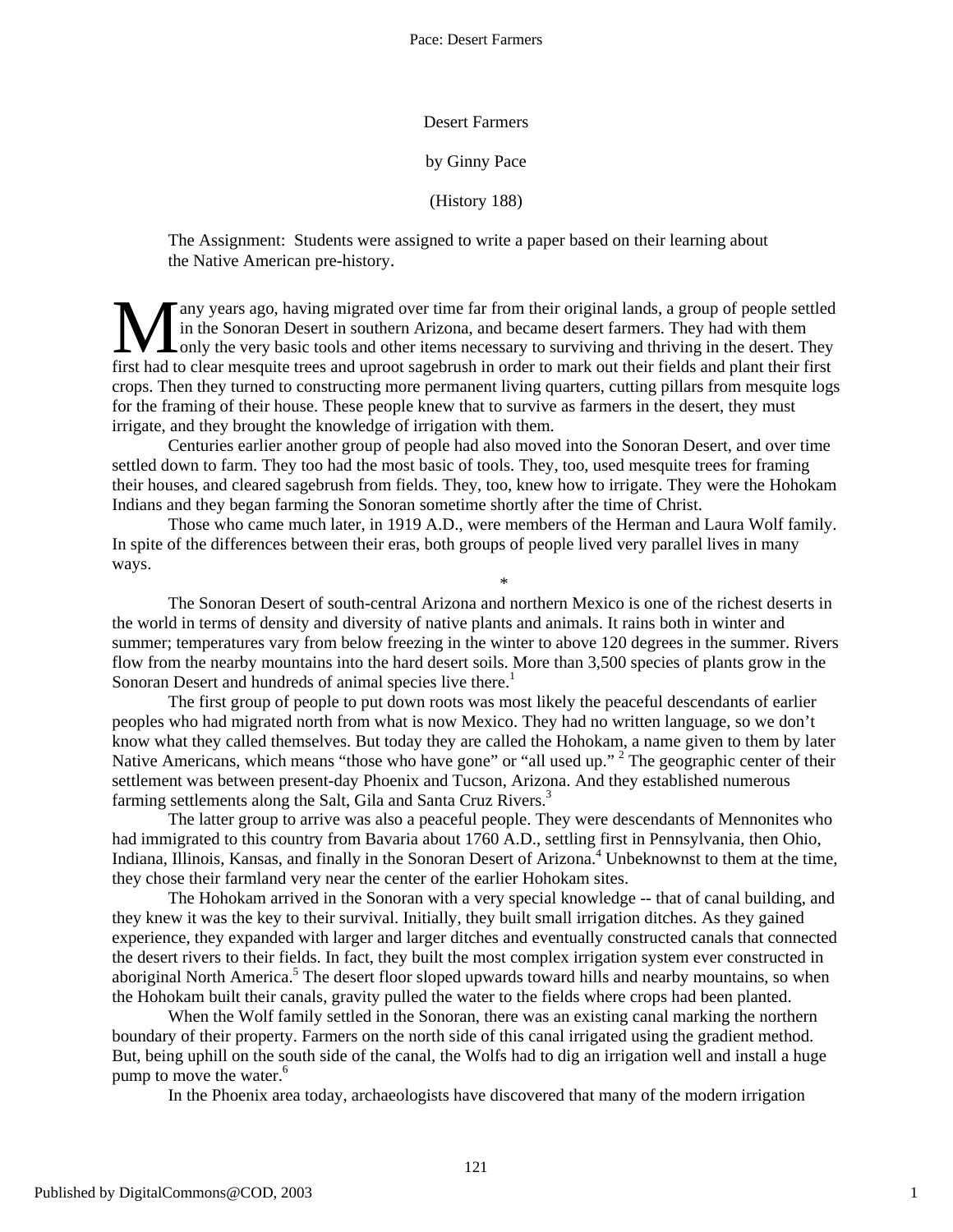#### *ESSAI, Vol. 1 [2003], Art. 32*

canals are located in the same place as the prehistoric Hohokam canals.<sup>7</sup> Betty Jane Wolf Pace, who along with her sister Ada Lou Wolf Ford, is a daughter of Herman and Laura Wolf, recalls that "there was a man-made reservoir with earth levees…to the southeast of our farm. Both the reservoir and the (northern boundary) canal were there when we moved there. I am (now) convinced that the Hohokam probably built them."8

Making use of water generated by storms, the Hohokam collected it in broad shallow channels on alluvial plains and then deflected it easily onto fields at the sides.<sup>9</sup> They probably also dug short irrigation ditches, to direct water to crops grown on the floodplain.<sup>10</sup>

The Wolfs practiced floodwater farming as well. "Sometimes flood waters flowed across the desert from the mountains in the east," states Ada Lou Wolf Ford. "Daddy made ditches in the desert, strategically positioned to channel the flood waters into his ditch" in order to use this additional water.

Both the Hohokam and the Wolfs became successful farmers who obtained most of their food due to irrigation. Among the crops they both grew were maize (corn) and cotton. Maize was the mainstay of the Hohokam diet. They ate roasted corn on the cob during harvest season, but they ground most of their corn into flour. Cotton was used for both food and clothing. The cottonseeds were parched, ground, and formed into cakes. Cotton was also spun into yarn and then woven into clothing and belts.<sup>11</sup> The Hohokam also exported some of their cotton, as they traded with other groups.<sup>12</sup> For the Wolfs, cotton was one of their primary crops. And Herman Wolf also planted corn, some of which the family canned.<sup>13</sup> The Wolfs baled and sold their cotton. The seeds were used, in part, to feed the livestock.<sup>14</sup>

The Hohokam's fields were, or course, near their homes. And in the fields they built small field houses that served as temporary residences for field workers who lived there at various times while they worked in the fields.<sup>15</sup> Over time the Wolfs built two small cabins away from their larger home, that were used by field workers when they came in to harvest the cotton. Herman Wolf recruited Pima Indians from a nearby reservation to harvest his cotton.16

Desert shrubs provided seeds and fruit for both groups. In June, July and August the Hohokam gathered the fruit of the saguaro, cholla, prickly pear and barrel cactus. They dried and cooked these plants.17 The Wolfs ate a broad-leaf succulent plant that they called parsley, and which grew in their yard. They put the leaves in vinegar with salt and pepper, and ate it with buttered bread. Laura Wolf, Herman's wife, also made cactus candy from barrel cactus, using the pulp.18 The Hohokam ate mesquite beans.<sup>19</sup> The Wolfs' horses ate mesquite beans, chewing them directly off the trees.<sup>20</sup>

The Hohokam hunted desert animals including birds, jackrabbits, cottontail rabbits and mule deer. In fact, deer and rabbit were their most important meat sources.<sup>21</sup> Herman Wolf loved to go deer hunting in season, and often brought home a mule deer. He also shot jackrabbits, cottontail rabbits, quail, and doves.<sup>22</sup>

For shelter, the Hohokam built simple brush- and dirt-covered pit houses. First, with great difficulty in the hard desert soil, a one to two foot deep pit was dug. This depth allowed the house to stay cool in summer and warm in winter. Postholes were dug to support a framework using cottonwood, mesquite, and/or willow for the support. After the framework was installed, the roof was built and covered with cactus ribs and brush from creosote bushes. All of this was then covered with mud plaster and dirt so that the completed house looked from the outside like a small earthen mound.<sup>23</sup>

The Wolfs built their house in the desert using pillars cut from mesquite logs.<sup>24</sup> A small cellar was dug under part of the house into the hard dirt, and was a cool spot, below the ground, for storing food. A wooden frame covered with brush cuttings was built on the west side of the house to protect it from the afternoon sun. The family cut young cottonwood branches from trees on the Gila River, and planted them on their property. They grew into large shade trees. $25$ 

From the clay and sand found in the soil, the Hohokam made pottery. A base was molded, and then layer after layer of coils was added. Then the coils were smoothed together and the pot more definitely shaped. Some pots were left plain; others were decorated in red paint made from crushed iron pigments, with geometric designs or pictures of animals and humans 26. The pottery had many uses including cooking, serving and storage.<sup>27</sup> The Wolfs acquired a piece of pottery that is reminiscent of these red-painted pots. It's a deep red color and is decorated around the rim with black geometric designs.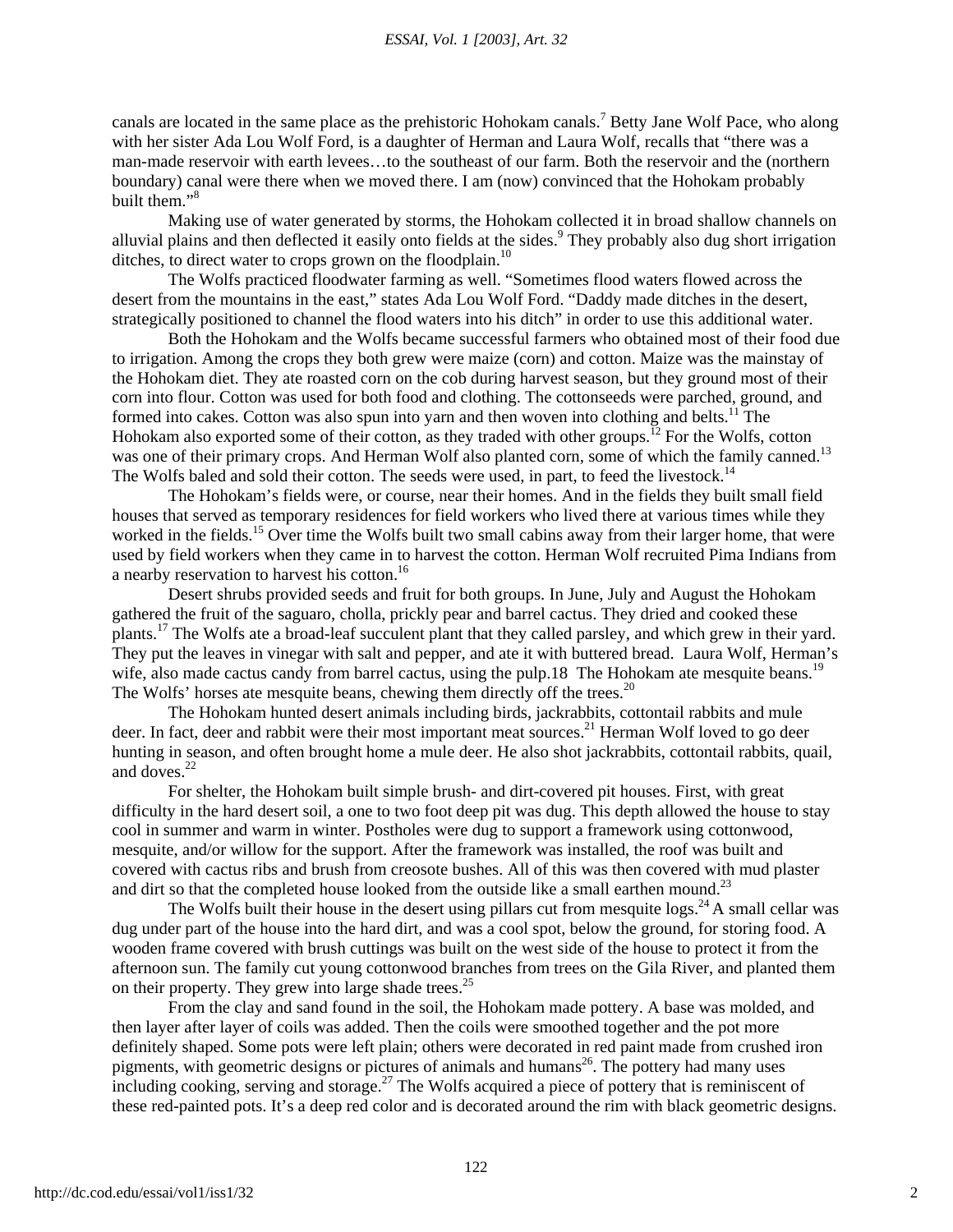How it entered the family is currently unknown.<sup>28</sup>

When lightweight yet durable containers were needed, the Hohokam made baskets. Leaves of yucca, cattail and beargrass were woven into various shapes. After soaking the fibers in water and splitting them into thin strips, a weaver coiled strips around each other, stitching them together with a separate leaf strip. Coiled jars were used for gathering and storing foods.<sup>29</sup> One of the Pima Indian women who was living in a field house on the Wolf property during cotton picking time, made a woven basket, which she traded to the Wolfs for a chicken. $3$ 

The Hohokam were skywatchers. They developed a vast knowledge of the sun and the moon, and their paths. Crops were planted and harvested, ceremonies were held, the calendar was determined, and even the four directions were discerned based on the "patterns of recurrence" the sun and moon displayed.<sup>31</sup> In the mid-1300s the Hohokam built an astronomical observatory that today is called the "Casa Grande", or "Big House", approximately halfway between what is now Phoenix and Tucson, just south of the Gila River, and about thirteen miles from where the Wolfs lived. This 60 x 40 foot, four-story adobe structure was made out of layers of caliche mud, the walls of which are 4.5 feet thick at the base. It contains several circular holes in its walls aligned with certain astronomical events such as solstices and equinoxes. The entire building is surrounded by a wall. The Hohokam built several of these vitally important ceremonial Big Houses, but today the only one left standing is the Casa Grande Ruins.<sup>32</sup>

On occasion the Wolf family took outings to the site and the children climbed over the Big House ruins, played on the grounds and explored the building.<sup>33</sup> In 1926, the local community decided to hold what was to become the first of four annual pageants at the site, reenacting the history of the area. Wooden structures were erected on top of the ruins and painted to resemble an adobe pueblo. Singers and dancers were included, as well as a cast of 300 people. 13,000 people attended, and two of the Wolf children participated in the pageant.<sup>34</sup>

Sometime around 1450 A.D., for reasons we're not sure of today, the Hohokam disappeared, and when the Spanish arrived in the  $16<sup>th</sup>$  century, they found only their descendants, the Pima and the Tohono O'odham (formerly called the Papago). These were the same people the Wolfs found when they went to the desert in 1919 A.D.

\*

As this paper has depicted, both the Hohokam and the Wolf family, who followed their example in the desert, were inventive, resourceful, and tied closely to the land on which they lived. The Hohokam lived in a natural environment that was essentially the same as it is today and that is why the Wolf family lived a pattern of life that in many ways was similar to the way the Hohokam thrived in the desert.

Endnotes

\_\_\_\_\_\_\_\_\_\_\_\_\_\_\_\_\_\_\_\_\_\_\_\_\_\_

<sup>&</sup>lt;sup>1</sup> Andrews, John P. and Bostwick, Todd W., Desert Farmers at the River's Edge, Chapter 3, p. 1, 15 May, 2003, http://www.ci/phoenix.az.us/pueblo/dfindex.html. 2

Andrews and Bostwick; Chapter 2, p. 1.

<sup>&</sup>lt;sup>3</sup> Noble, David Grant, The Hohokam: Ancient People of the Desert (School of American Research Press, Santa Fe, 1991) 4.

 $4$  Interview with Betty Jane Wolf Pace.

 $<sup>5</sup>$  Noble 4.</sup>

 $<sup>6</sup>$  Pace, Betty Jane Wolf.</sup>

Andrews and Bostwick, Chapter 5, p. 2. <sup>8</sup>

 $\frac{8}{9}$  Pace, Betty Jane Wolf  $\frac{9}{9}$  Noble 24.

<sup>&</sup>lt;sup>10</sup> Gregonis, Linda M. and Reinhard, Karl J., Hohokam Indians of the Tucson Basin (The University of Arizona Press, Tucson) Chapter 2, p. 2, 15 May, 2003, <u>http://www.uapress.arizona.eduk/online.bks/hohokam/titlhoho.htm</u>.<br><sup>11</sup> Gregonis and Reinhard, Chapter 2, p. 2.<br><sup>12</sup> Noble 8.<br><sup>13</sup> Interview with Ada Lou Wolf Ford.<br><sup>14</sup> Pace,